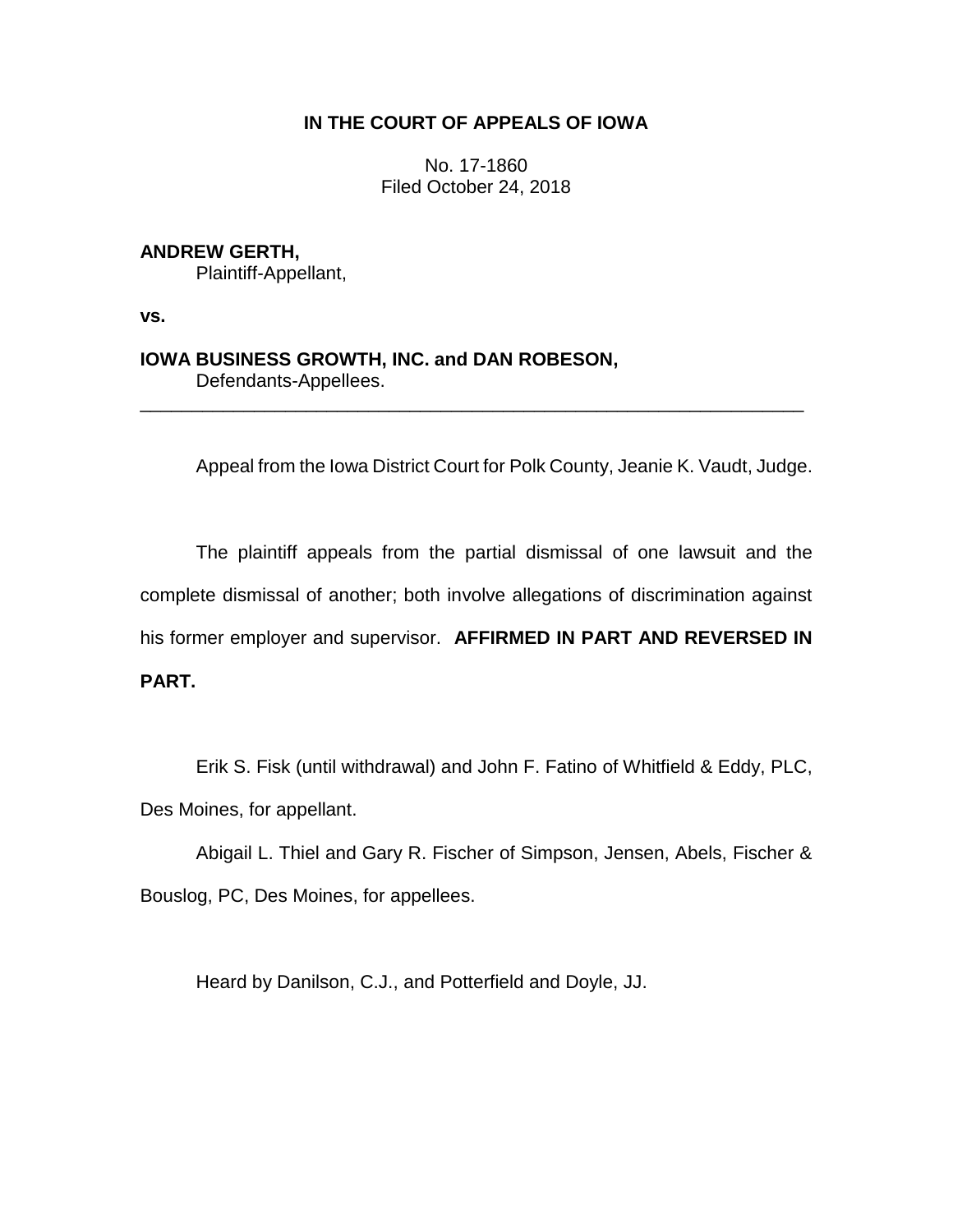## **POTTERFIELD, Judge.**

Andrew Gerth appeals the partial dismissal of his second lawsuit (No. LACL138027) and the complete dismissal of his third lawsuit (No. LACL138196) by the district court. Both of these lawsuits and a first lawsuit—which is the subject of another opinion filed today—relate to Gerth's employment with Iowa Business Growth, Inc. and supervisor Dan Robeson.<sup>1</sup>

# **I. Background Facts and Proceedings.**

Gerth worked for the defendants from August 2014 until May 2016.

**First Lawsuit.** While still employed by the defendants, Gerth filed his first complaint—complaint number 02-16-68599—with the Iowa Civil Rights Commission (ICRC).<sup>2</sup> The commission issued a right-to-sue letter in September 2016. Based on this first right-to-sue letter, Gerth filed his first lawsuit on November 15.<sup>3</sup> In the lawsuit, Gerth alleged age discrimination, a hostile work environment, and retaliation. Regarding his claim of age discrimination, Gerth specifically alleged:

Andrew suffered several ongoing adverse employment actions, in that he was disciplined for acting like a "millennial," instructed by his superior on how to use a urinal, monitored and subjected to intense scrutiny by his superiors, accused of closing his office door to make "personal calls" at work despite never actually having done so, and disciplined for closing his door to work when other employees were not.

<sup>1</sup> We refer to Iowa Business Growth, Inc. and Robeson collectively as the defendants.

 $2$  We do not have a copy of the complaint in the record before us.

 $3$  Gerth's petition does not reference the complaint number, but the only right-to-sue letter he had received at the time he filed his first lawsuit was the first; we treat it as the basis for his first lawsuit.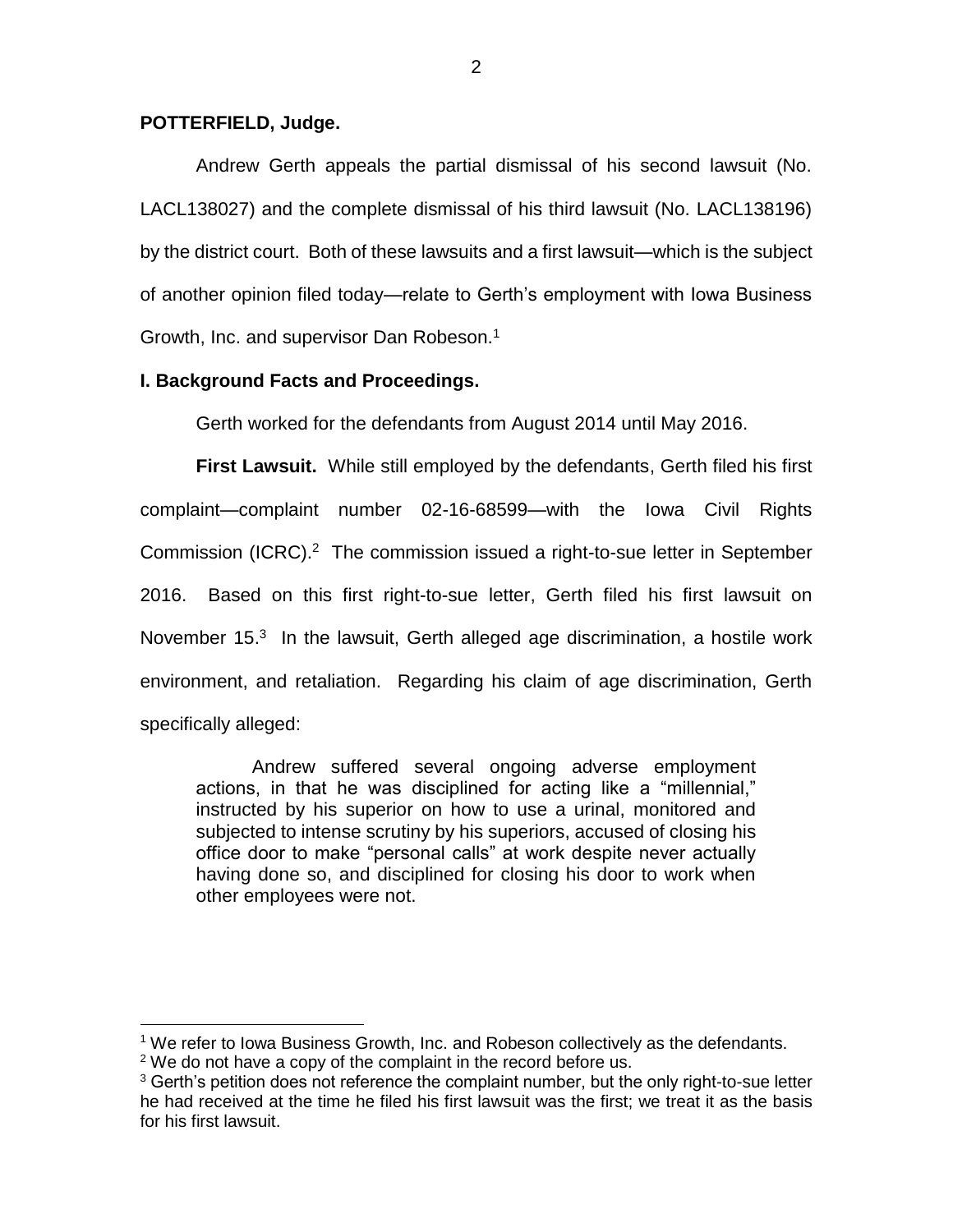He also argued a violation of Iowa Code chapters 91A and 91B (2016), claiming the defendants had unreasonably denied his request to provide him his personnel and wage records from the duration of his employment.

On May 30, the district court dismissed without prejudice Gerth's first lawsuit for failure to timely serve the defendants pursuant to Iowa Rule of Civil Procedure 1.302(5). Gerth appealed the dismissal, which is the issue in *Gerth v. Iowa Business Growth. Inc.*, No. 17-1018, 2018 WL \_\_\_\_\_\_ (Iowa Ct. App. Oct. 24, 2018)—also decided today.

**Second Lawsuit.** Gerth filed his second complaint with the ICRC on September 30, 2016—complaint number 09-16-69598. In his second complaint, Gerth alleged both age and disability discrimination as well as the denial of an accommodation and constructive discharge. The ICRC issued a second right-tosue letter on March 8, 2017. On May 26, Gerth filed his second lawsuit.<sup>4</sup> In it, Gerth alleged disability discrimination, harassment, retaliation, and a hostile work environment.

On June 21, less than a month after the district court dismissed his first lawsuit, Gerth amended his second lawsuit to add a general claim of age discrimination.

In July, the defendants filed a pre-answer motion to dismiss part of the second lawsuit. They argued that the added age-discrimination claim arose from

<sup>4</sup> Similarly, Gerth's second lawsuit does not reference his second complaint to the ICRC, but as his first right-to-sue letter had expired ninety days after he received it, *see* Iowa Code § 216.16(4), it expired in December 2016 and cannot be the basis for his second lawsuit. Moreover, in his resistance to the defendants' partial motion to dismiss the second lawsuit, Gerth asserted that the second lawsuit was based upon the second ICRC complaint.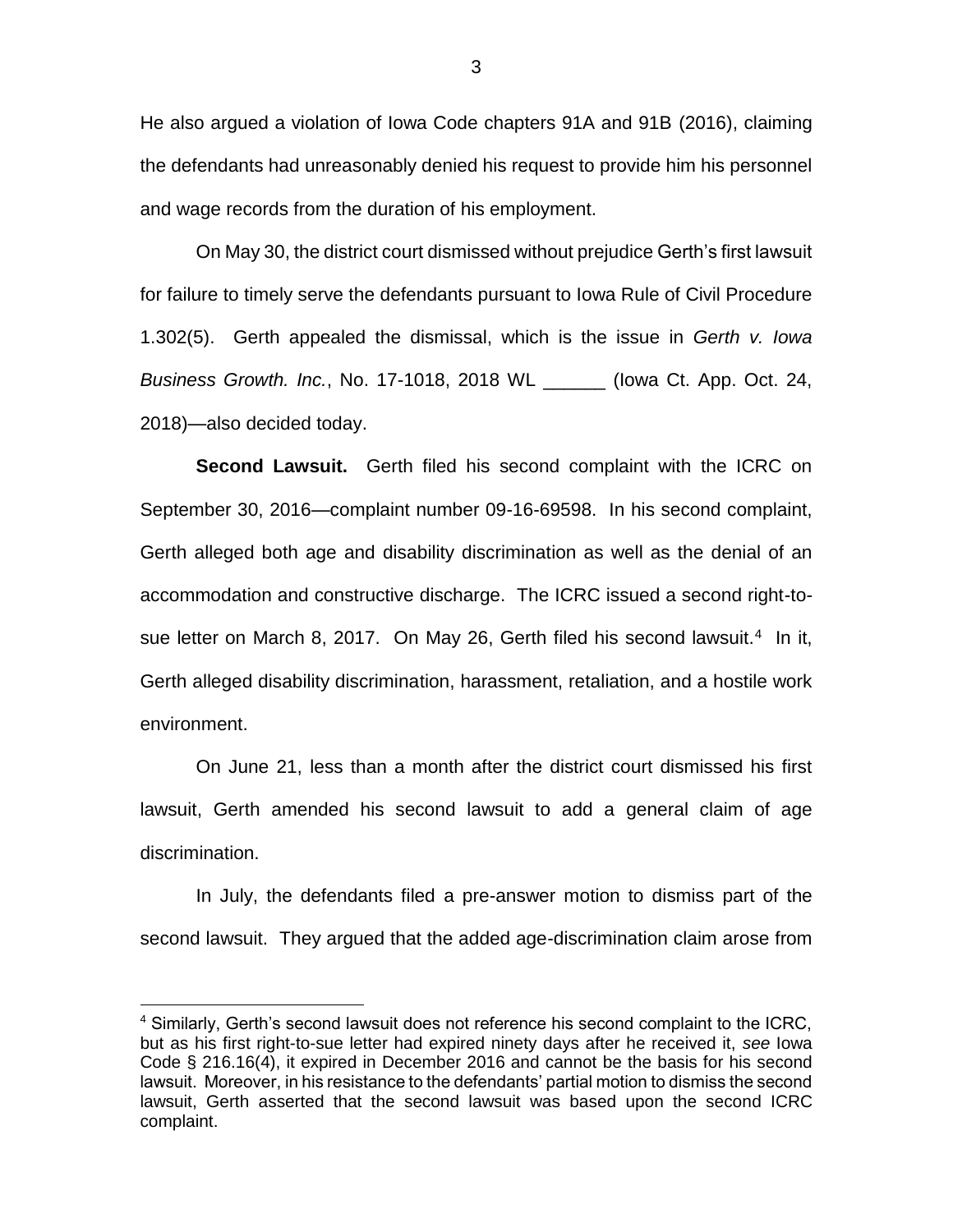Gerth's first ICRC complaint and the resulting right-to-sue letter had expired in early December 2016—several months before Gerth added the claim to his second lawsuit in June 2017. As part of their argument, the defendants noted that the second lawsuit did not contain an age-discrimination claim until Gerth amended it in June, after the district court had dismissed Gerth's first petition. The defendants asked the court to dismiss with prejudice Gerth's age-discrimination claim from the second lawsuit.

In his response, Gerth disputed the defendants' claim that Gerth's first ICRC complaint contained "all claims concerning age-related discrimination from the beginning of [his] employment" with the defendants. He pointed out that in the second ICRC complaint, he had responded "yes" to the following question: "If your complaint involves employment or credit, do you believe you were discriminated against because of your age?" Additionally, in an apparent concern that the district court would find his amendment to the second petition untimely for being added more than ninety days after the second right-to-sue letter was issued, Gerth argued that his June 21 amendment of the lawsuit related back to the original May 26 filing date, pursuant to Iowa Rule of Civil Procedure 1.402(5). Alternatively, he argued the savings statute—Iowa Code section 614.10—prevented this age discrimination claim in his lawsuit from being untimely.

In a reply, the defendants asked the court to consider their partial motion to dismiss as a partial motion for summary judgment, claiming it was "proper practice when matters outside the pleadings are relied upon in support of the motion to treat the motion as one for summary judgment." The defendants also urged the court to dismiss the age-discrimination claim in the second lawsuit "because the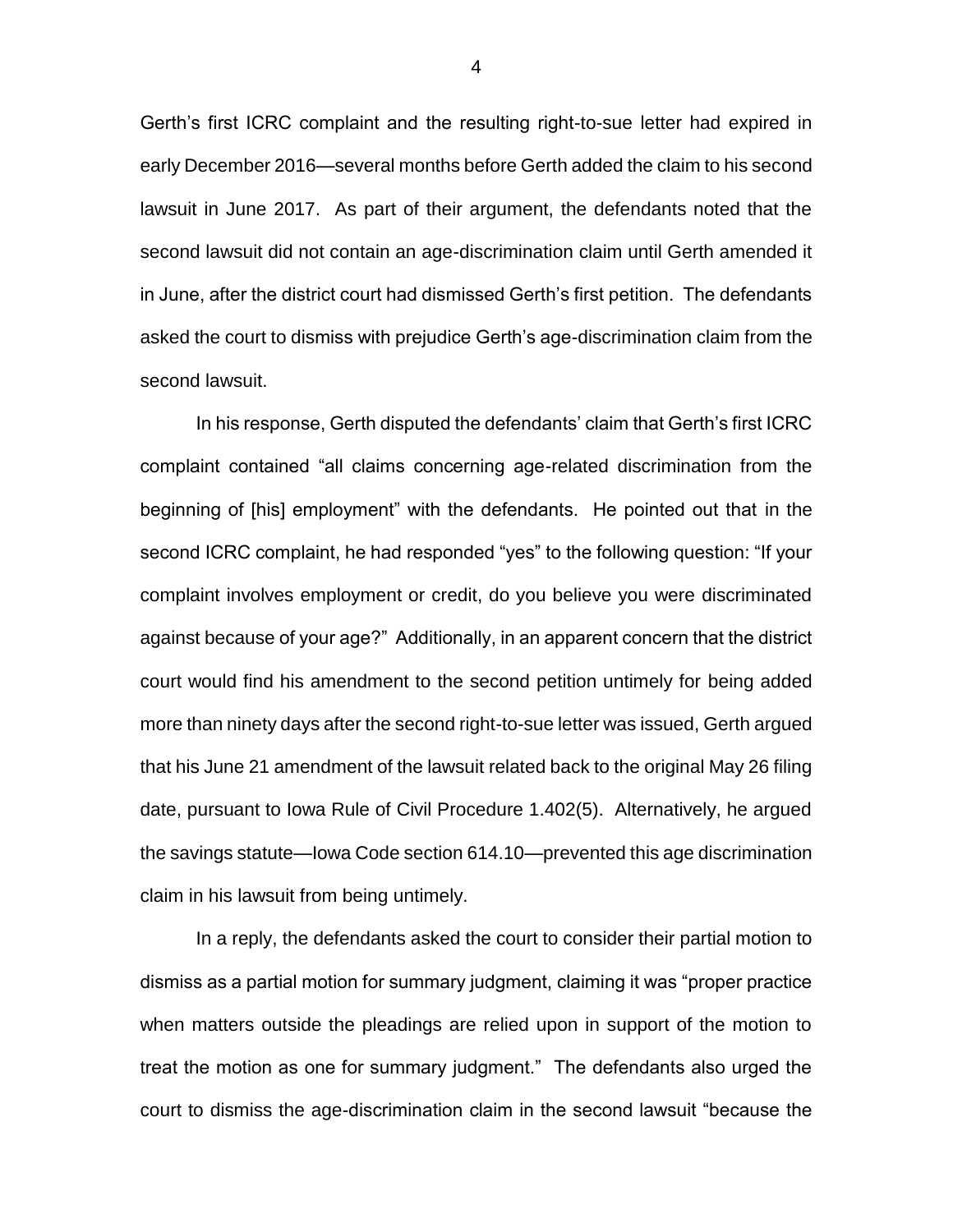documents filed with the Court for consideration are the type of which the court make take judicial notice." It is unclear which specific documents the defendants claimed were appropriate for judicial notice.

**Third Lawsuit.** On June 20, 2017, Gerth filed a third lawsuit. The petition for the third lawsuit was an exact duplicate of the petition for the first lawsuit, which had been dismissed less than one month earlier.

In July, the defendants filed a motion to dismiss the third lawsuit, arguing Gerth's claim about age discrimination was barred because it related back to his first right-to-sue letter, which had expired in December 2016, and because his claim for damages under Iowa Code chapters 91A and 91B was not a claim for which relief could be granted as no private cause of action existed under those chapters.

Gerth resisted, arguing that because the first lawsuit was timely filed, the third lawsuit—which was just a refiling of the first—was saved by the savings statute in section 614.10. He also claimed a private right of action did exist under chapter 91B.

The defendants replied that Gerth could not rely on the savings statute since the first lawsuit was dismissed due to his negligent prosecution. Additionally, they asserted that the district court did not have jurisdiction to decide the claims in the third lawsuit since they were identical to those in the first lawsuit, which was then pending appeal with the Iowa Supreme Court.

**Hearing regarding Second and Third Lawsuit.** Presumably because the defendants filed a motion to consolidate the second and third lawsuit, which Gerth did not resist, on August 17, 2017, all of the various motions and filings in both the

5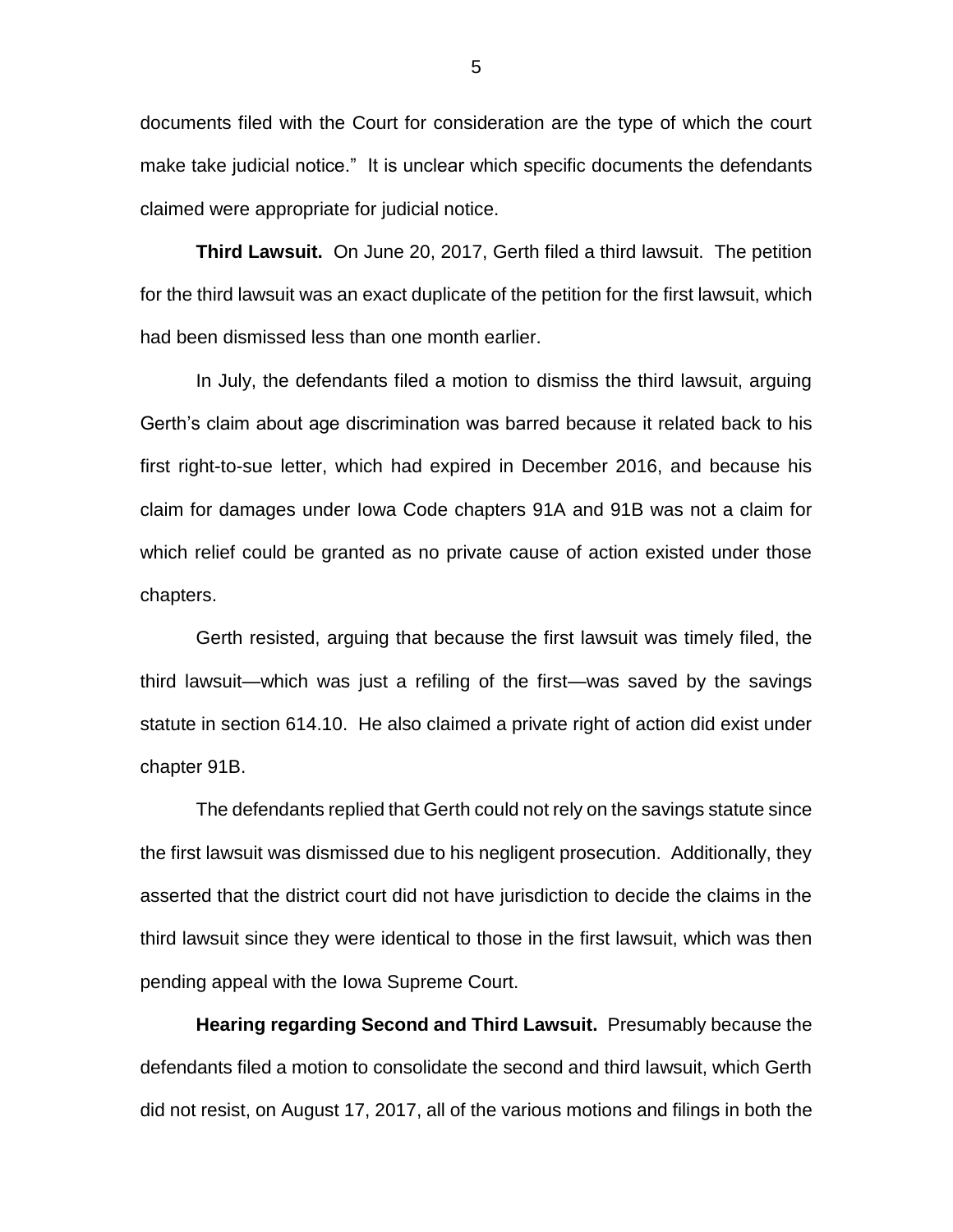second and third lawsuits were heard in a combined hearing. The hearing was unreported.

**Ruling on Second Lawsuit.** Regarding Gerth's second lawsuit, the district court granted the defendants' partial motion to dismiss, resulting in the dismissal with prejudice of Gerth's age-discrimination claim that was added in June. In reaching this conclusion, the court ruled that if the age-discrimination claim in Gerth's second lawsuit was based on the facts contained in Gerth's first complaint to the ICRC, then the lawsuit was untimely, as the expiration of the first right-tosue letter occurred in December 2016—several months before the second lawsuit was filed.

The court found it equally problematic if Gerth's age-discrimination claim in the second lawsuit was based upon his second ICRC complaint, ruling that Gerth could not "resurrect" his claims by raising them a second time to the commission. In reaching this conclusion, the court presupposed that the two age-discrimination complaints were based on the same underlying facts, as the court relied upon Iowa Code section 216.16(4), which provides in part, "If a complainant obtains a release from the commission under section 3, the commission is barred from further action on that complaint." Additionally, the court cited federal case law precedent that referenced "unambiguous precedent holding that if the proponent of a discrimination claim fails to sue within the specified ninety-day period, his claim expires and is not resuscitated by the filing of a second administrative charge." *Rivera-Diaz v. Humana Ins. of Puerto Rico, Inc.*, 748 F.3d 387, 391 (1st Cir. 2014) (citation omitted). The court found Gerth's "age-related claims were solely contained in [his] first complaint before the ICRC."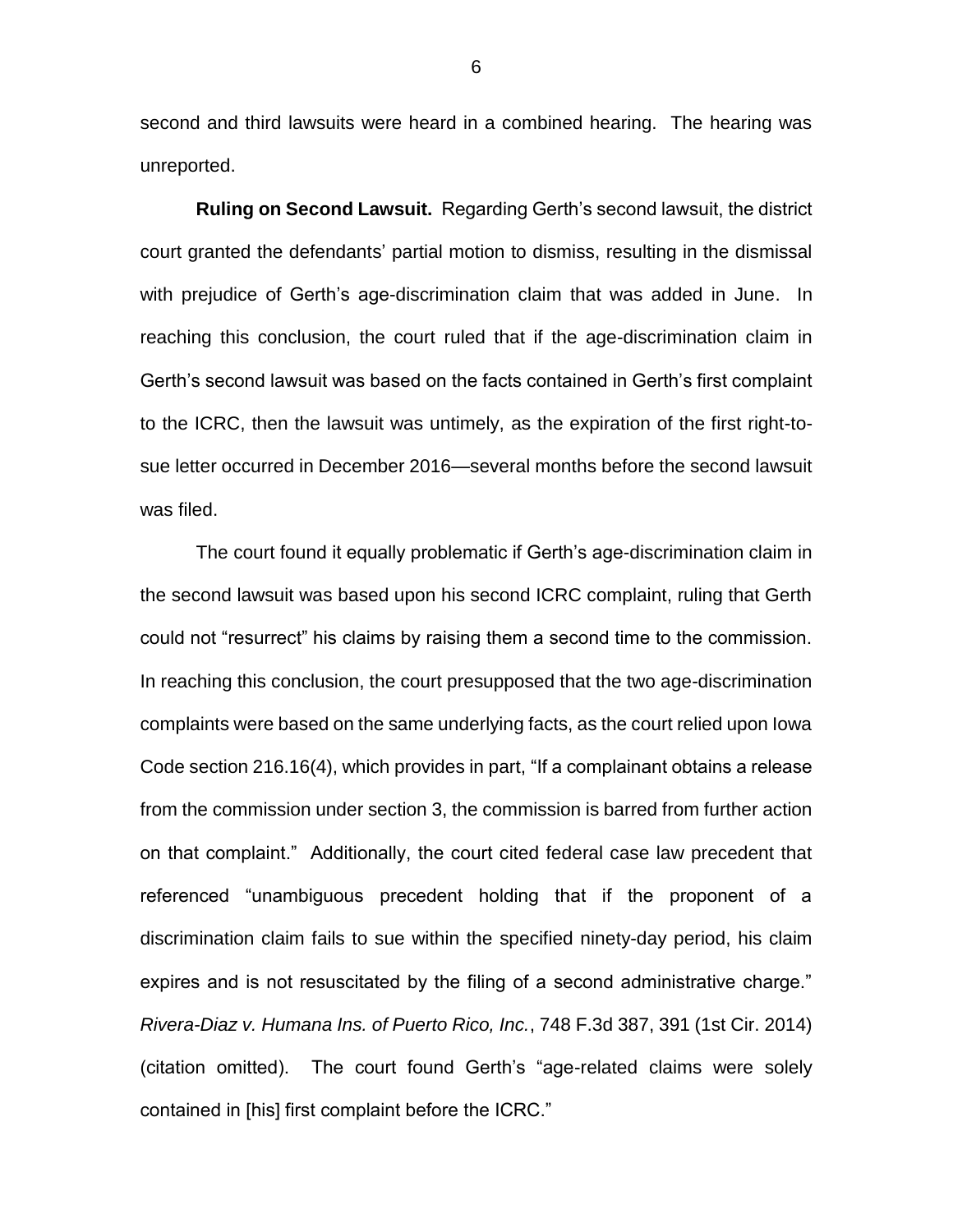While the court granted the motion to dismiss in regard to the agediscrimination claims of the second lawsuit, Gerth's claim regarding disability discrimination was never at issue. It remains as part of his second lawsuit.

**Ruling on Third Lawsuit.** The district court granted the defendants' motion to dismiss the third lawsuit "because it is a duplicate of the first district court case [Gerth] filed." The court ruled that Gerth's first lawsuit could not be "revived" as the third lawsuit because the savings provision in section 614.10 was not applicable. The court found that Gerth's argument about the savings clause failed for alternative reasons. First, it ruled his argument failed because he could not prove he was not negligent in the prosecution of the first lawsuit. Alternatively, the court found that the savings clause was inapplicable because the dismissal of Gerth's first lawsuit was still pending appeal at the time he filed his third lawsuit. In other words, there had been no final ruling on Gerth's first lawsuit; it had not failed—which the court found was a necessary prerequisite to asserting the savings clause—at the time he filed his third lawsuit.

Because the court dismissed with prejudice the third lawsuit in its entirety, the district court found that the defendants' motion to consolidate the two lawsuits was moot.

Gerth appeals.

#### **II. Standard of Review.**

"Our ruling on a motion to dismiss is limited to correction of errors at law." *Wetter v. Dubuque Aerie No. 568, Fraterrnal Order of the Eagles*, 588 N.W.2d 130, 131 (Iowa Ct. App. 1998). "Any decision to sustain or overrule a motion to dismiss must rest on legal grounds." *Id.* at 131–32. In the alternative, we also review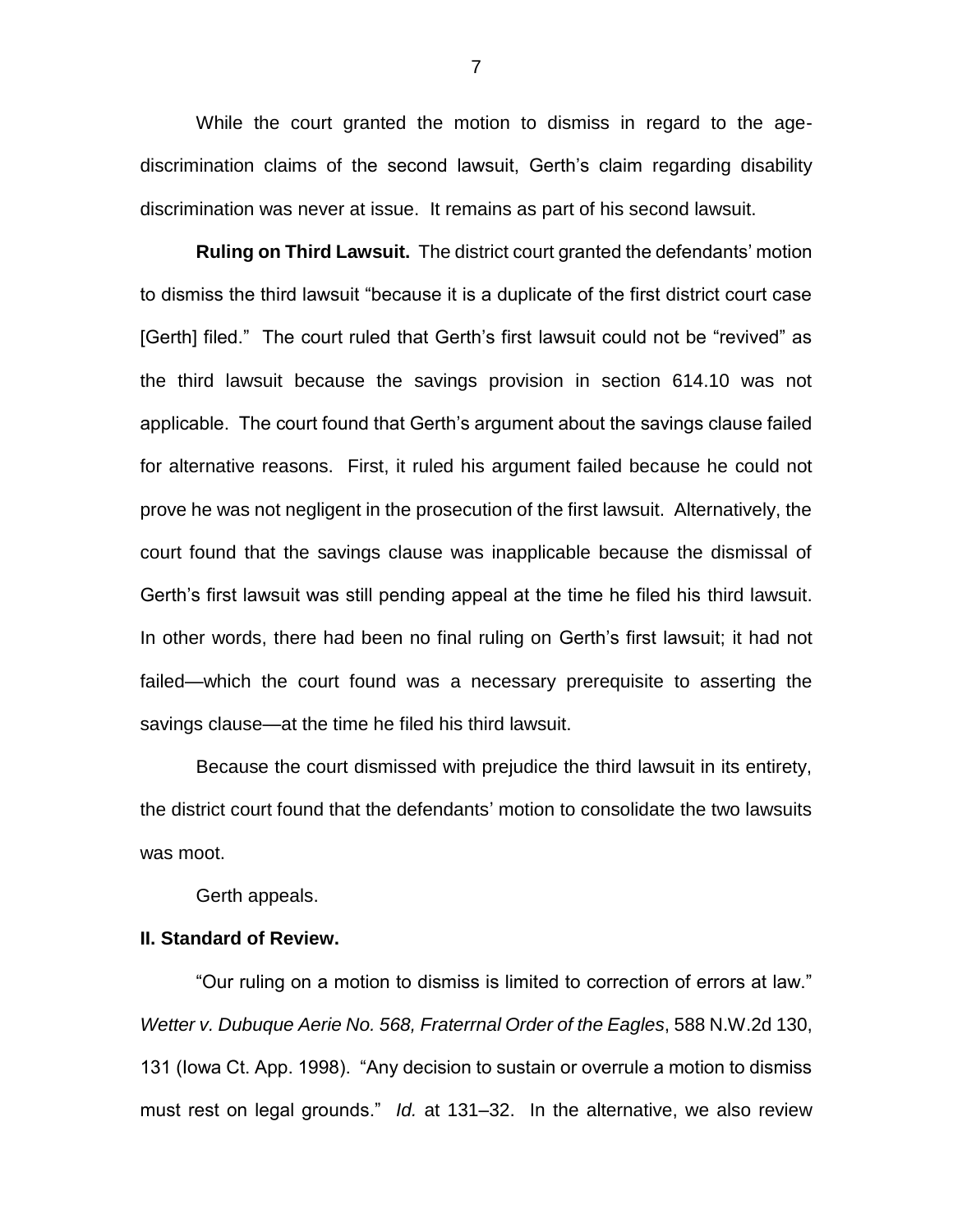rulings on motion for summary judgment for correction of errors at law. *Madden v. City of Eldridge*, 661 N.W.2d 134, 136 (Iowa 2003).

### **III. Discussion.**

#### **A. Second Lawsuit.**

Gerth appeals the dismissal of part of his second lawsuit. He maintains the court was wrong to dismiss his age-discrimination claims from his second lawsuit, asserting that there was not enough information in the record before the district court for the court to determine that the claims in the second lawsuit were based upon the same underlying facts as the age-discrimination claims in the dismissed first lawsuit.

An issue neither party raises, but one we consider nonetheless, is whether Gerth has a right to appeal the partial dismissal of his second lawsuit. "Appeals are available as of right only from final orders, and we lack jurisdiction of appeals from interlocutory orders unless permission to appeal is granted." *Rowen v. LeMars Mut. Ins. Co. of Iowa*, 357 N.W.2d 579, 581 (Iowa 1984); *see also* Iowa R. App. P. 6.101(1)(b), .103, .104(1)(a), .108. Because this is a jurisdictional issue, we may raise it sua sponte. *See In re M.T.*, 714 N.W.2d 278, 281 (Iowa 2006) ("Questions concerning this court's jurisdiction may be raised upon the court's own motion."); *River Excursions, Inc. v. City of Davenport*, 359 N.W.2d 475, 477 (Iowa 1984) ("Even though neither party has questioned our jurisdiction to hear and decide this case, we will sua sponte dismiss an appeal that is neither authorized by our rules nor permitted by court order."). And the defendants' failure to file a motion to dismiss the appeal "does not confer upon us jurisdiction to entertain" the appeal. *Forte v. Schlick*, 85 N.W.2d 549, 552 (Iowa 1957).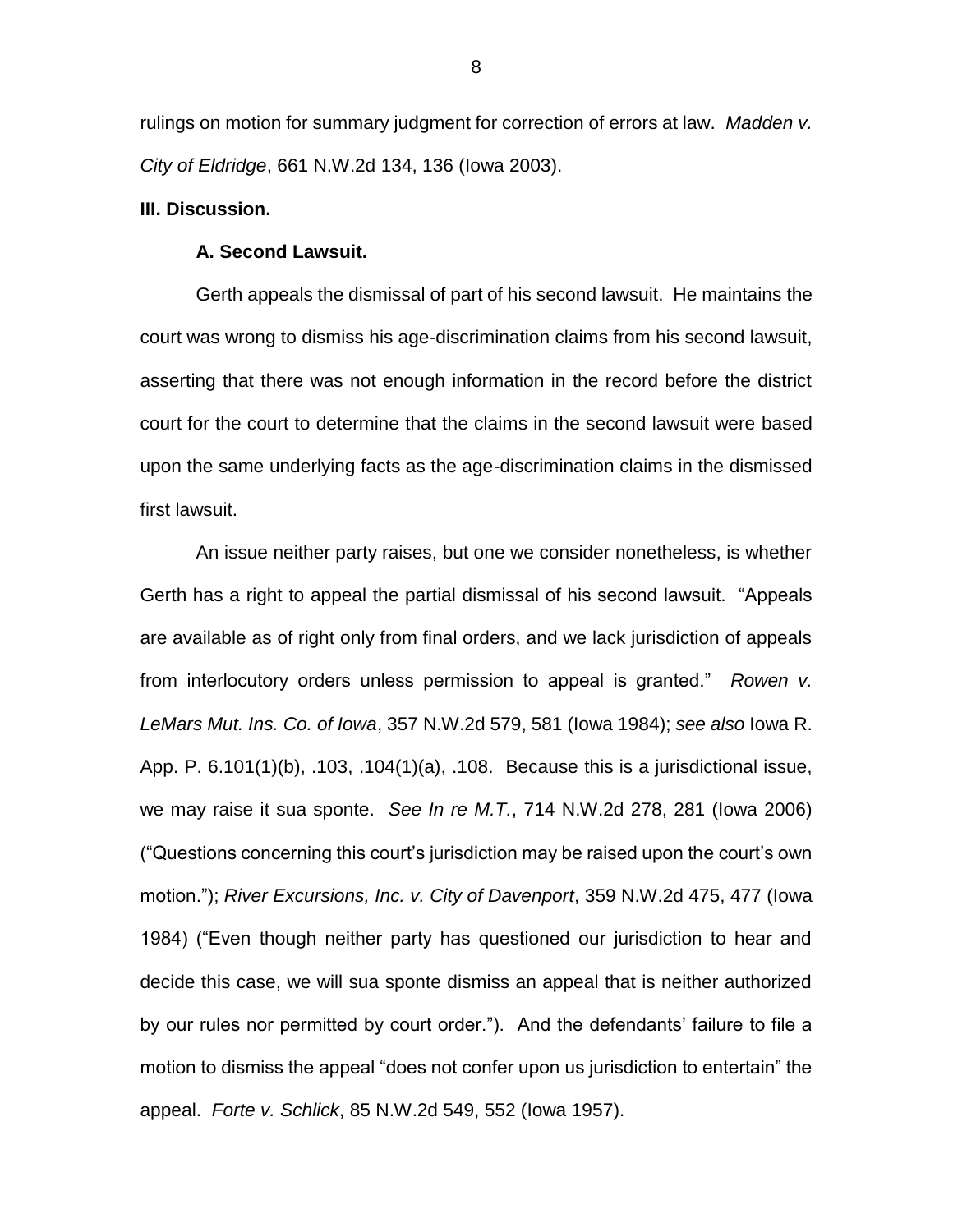While "[t]he definition of and the distinction between the terms 'final order' and 'interlocutory order' have been made on many occasions, . . . the application of these pronouncements has been difficult." *In re Troester's Estate*, 331 N.W.2d 123, 125 (Iowa 1983). However, "look[ing] to the purpose of the rules, which is to prevent delay by piecemeal appeals," our supreme court has "generally held that a ruling is interlocutory unless it disposes of all the issues and parties." *Id.* at 126. Neither a partial dismissal nor a ruling granting partial summary judgment is a final, appealable order. *See Decatur-Moline Corp. v. Blink*, 283 N.W.2d 347, 349 (Iowa 1979) (ruling an order was not final because it was "analogous to the cases involving dismissal of only part of a petition. Such partial dismissal is an interlocutory order and is not appealable"); *see also River Excursions*, 359 N.W.2d at 477 ("Ordinarily a summary judgment that is not dispositive of the entire care is not a final judgment for purposes of appeal. A ruling is not final when the trial court intends to act further on the case before signifying its final adjudication of the issues.").

However, we have the authority to treat a notice of appeal from a non-final order as an application for interlocutory appeal and grant the application. *See* Iowa R. App. P. 6.108. We grant the application and proceed to the merits.

Gerth challenges the district court's ruling that he was attempting to resurrect the same claim from his first complaint to the ICRC with his second complaint to the ICRC. Gerth does not challenge the case law cited by the district court, which prevents him from raising a complaint based on the same underlying facts two separate times. *See, e.g.*, *Cintron-Garcia v. Supermercados Econo, Inc.*, 818 F. Supp. 2d 500, 507–08 (D.P.R. 2011) ("An employee who fails to bring a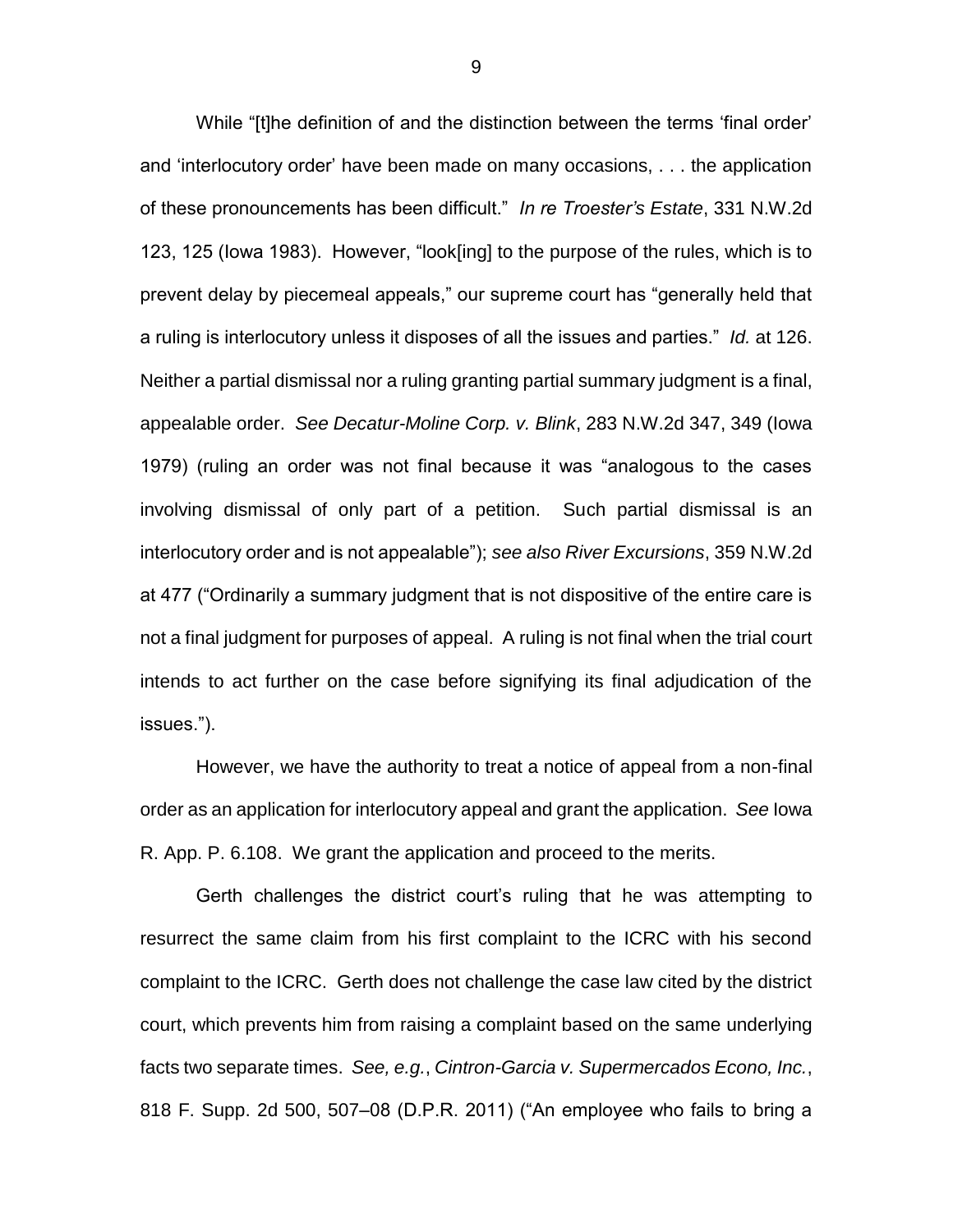complaint in federal court following a receipt of a right-to-sue-letter within the time period allowed under Title VII is barred from ever bringing a federal claim related to that EEOC charge even if a subsequent EEOC charge and right-to-sue letter reference the earlier acts."); *see also Pippen v. State*, 854 N.W.2d 1, 39 (Iowa 2014) ("The Iowa bench and bar has long understood federal authorities provide guidance to interpret the ICRA.").

Rather, he argues the record before the district court was insufficient for the district court to make the determination his claims were based on the same underlying facts. In his appellate brief,<sup>5</sup> he categorizes the age-discrimination claims in his first lawsuit and the age-discrimination claims in his second lawsuit as "similar, but distinct."<sup>6</sup> The defendants respond that the documents filed with their motion to dismiss demonstrate that the age-related claims in the first lawsuit covered the entirety of Gerth's employment and so must encompass every action during that employment. Gerth did allege age discrimination throughout the entirety of his employment with defendants.

In reviewing the record before us, including Gerth's resistance to the defendants' motion to dismiss and his sur-reply to the defendants' reply in support of their motion to dismiss, Gerth never argued before the district court that the agediscrimination claims in the first and second ICRC complaints were based on discrete acts. We acknowledge Gerth's argument that his second lawsuit was

 $5$  Without a record in the district court, we are unable to say whether this argument was made at the unreported hearing.

 $6$  While Gerth characterizes the two claims as similar but distinct, his appellate brief does not contain a cite to the record for documentation to support the assertion. *See* Iowa R. App. P.  $6.903(2)(q)(3)$  (requiring the appellant to support his or her "contentions and reasons for them with citations to the authorities relied on and references to the pertinent parts of the record").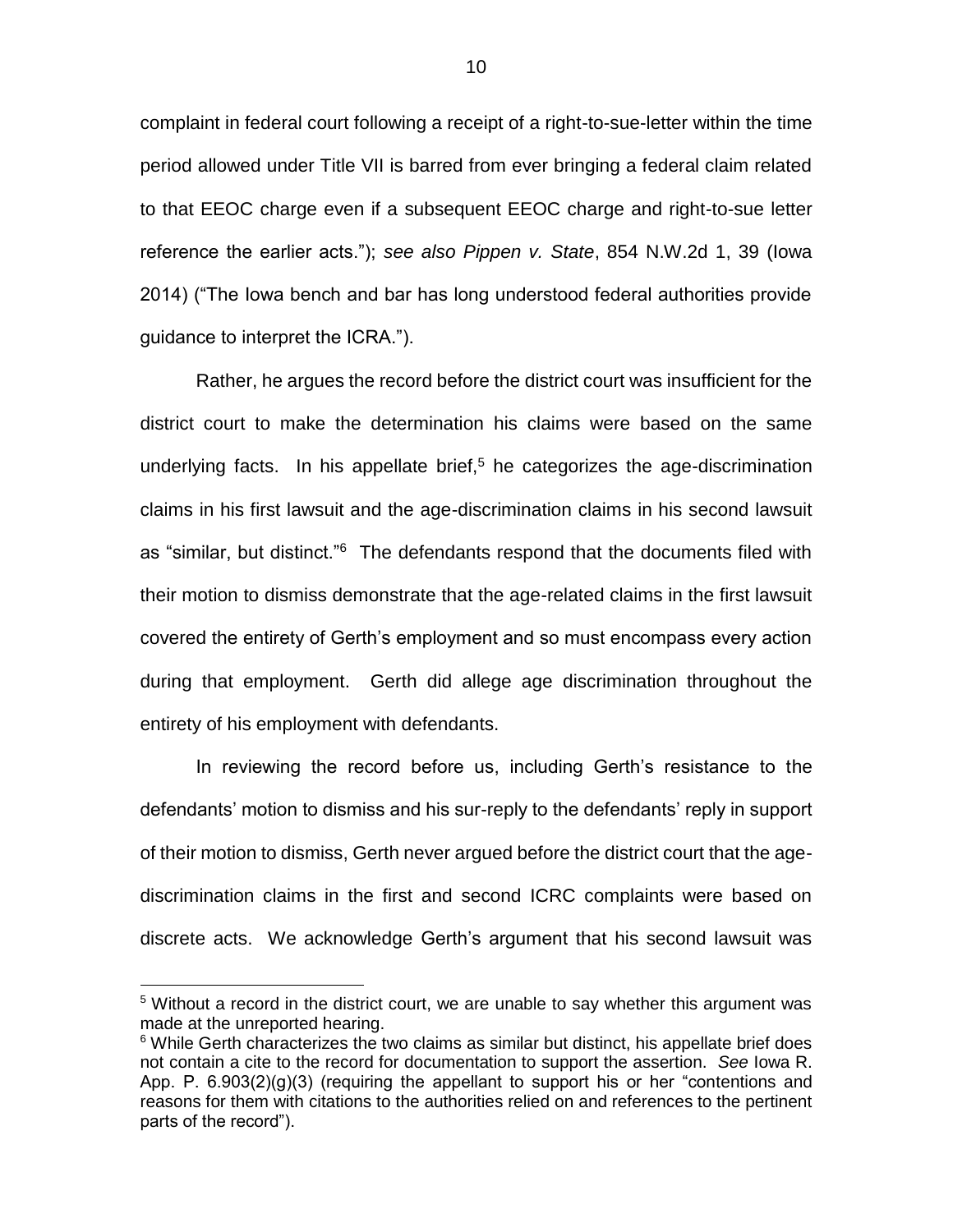based upon his second complaint to the ICRC and the corresponding right-to-sue letter, but he never asserted that the two complaints were based upon distinct actions taken by the defendants. Our rules of error preservation preclude Gerth from offering an argument on appeal regarding why his age-discrimination claim in his second lawsuit should survive dismissal that he did not first raise to the district court. *See Garwick v. Iowa Dep't of Transp.*, 611 N.W.2d 286, 288 (Iowa 2000) ("Issues not raised before the district court . . . cannot be raised for the first time on appeal."); *Evans v. Rosenberger*, 181 N.W.2d 152, 155 (Iowa 1970) ("We consider only assigned errors and review only those matters which were properly raised and preserved below."); *cf. State v. Hepperle*, 530 N.W.2d 735, 738 (Iowa 1995) (stating the defendant is bound by the objection actually made at trial; the defendant "cannot amplify or change the objection on appeal").<sup>7</sup>

Because Gerth does not challenge the district court's actual reason for dismissing his age-discrimination claims in his second lawsuit, and because the argument he makes on appeal was not presented to the district court on this record, we affirm the district court's partial dismissal of Gerth's second lawsuit.

 $7$  Gerth's only other argument regarding the dismissal of his age-discrimination claim in his second lawsuit is his assertion that the June 2017 amendment to the second lawsuit adding the age-discrimination claim was not untimely, as the amendment "relates back" to the initial filing date, pursuant to Iowa Rule of Civil Procedure 1.402(5). Based upon our reading of the record, the defendants never claimed otherwise and, accordingly, the district court never ruled on the issue. Any argument about timeliness of the second lawsuit appears to stem from the argument that it was filed in some connection with the first ICRC complaint—which expired several months earlier—rather than any concern that the amendment otherwise affected the timeliness of the suit. We do not consider this issue further.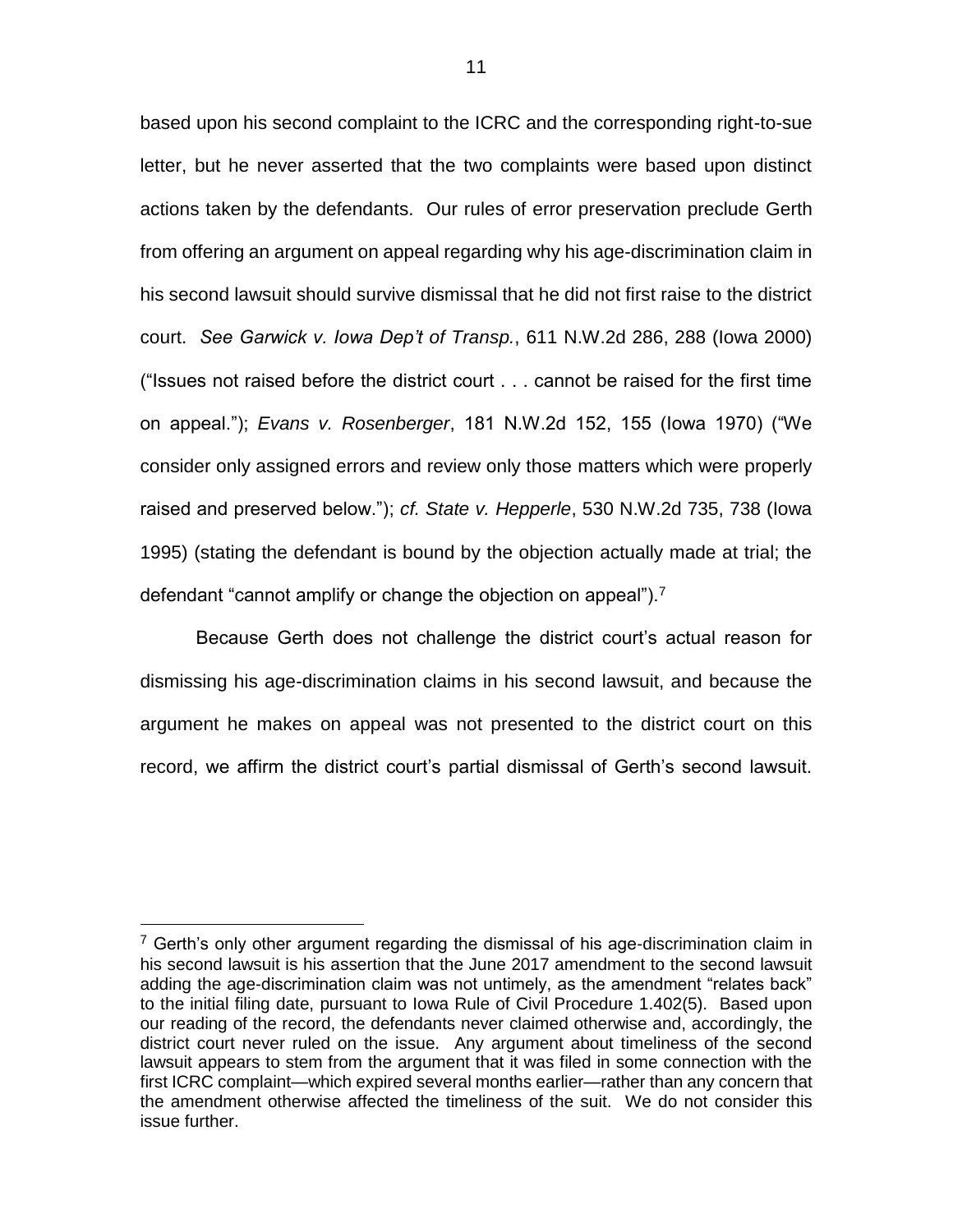Gerth's claims regarding disability discrimination remain as part of his second lawsuit.<sup>8</sup>

#### **B. Third Lawsuit.**

 $\overline{a}$ 

Gerth challenges the district court's dismissal of his third lawsuit, a copy of his first lawsuit. He argues the savings statute of section 614.10 is applicable to revive his dismissed first lawsuit.

Iowa Code section 614.10 provides, "If, after the commencement of an action, the plaintiff, for any cause except negligence in its prosecution, fails therein, and a new one is brought within six months thereafter, the second shall, for the purposes herein contemplated, be held a continuation of the first." The four prerequisites for claiming relief under the statute are: "(1) failure of a former action not caused by the plaintiff's negligence; (2) the commencement of a new action brought within six months thereafter; (3) the parties must be the same; and (4) the cause of action must be the same." *Wetter*, 588 N.W.2d at 132. Gerth has the burden of establishing the elements. *See id.* 

The district court ruled that section 614.10 was inapplicable to Gerth's third lawsuit because he could not prove the first element—that the failure of his first lawsuit was not caused by his negligent prosecution. We agree with the district court. In *Central Construction Company v. Klingensmith*, 127 N.W.2d 654, 657 (Iowa 1964), our supreme court considered whether the plaintiff's failure to avoid dismissal of their case based on the want-of-prosecution rule constituted negligence within the meaning of section 614.10. The court found that it did,

<sup>&</sup>lt;sup>8</sup> To the extent the district court allowed other claims—such as retaliation—to remain in the second lawsuit, claims were ultimately dismissed with the dismissal of the third lawsuit.